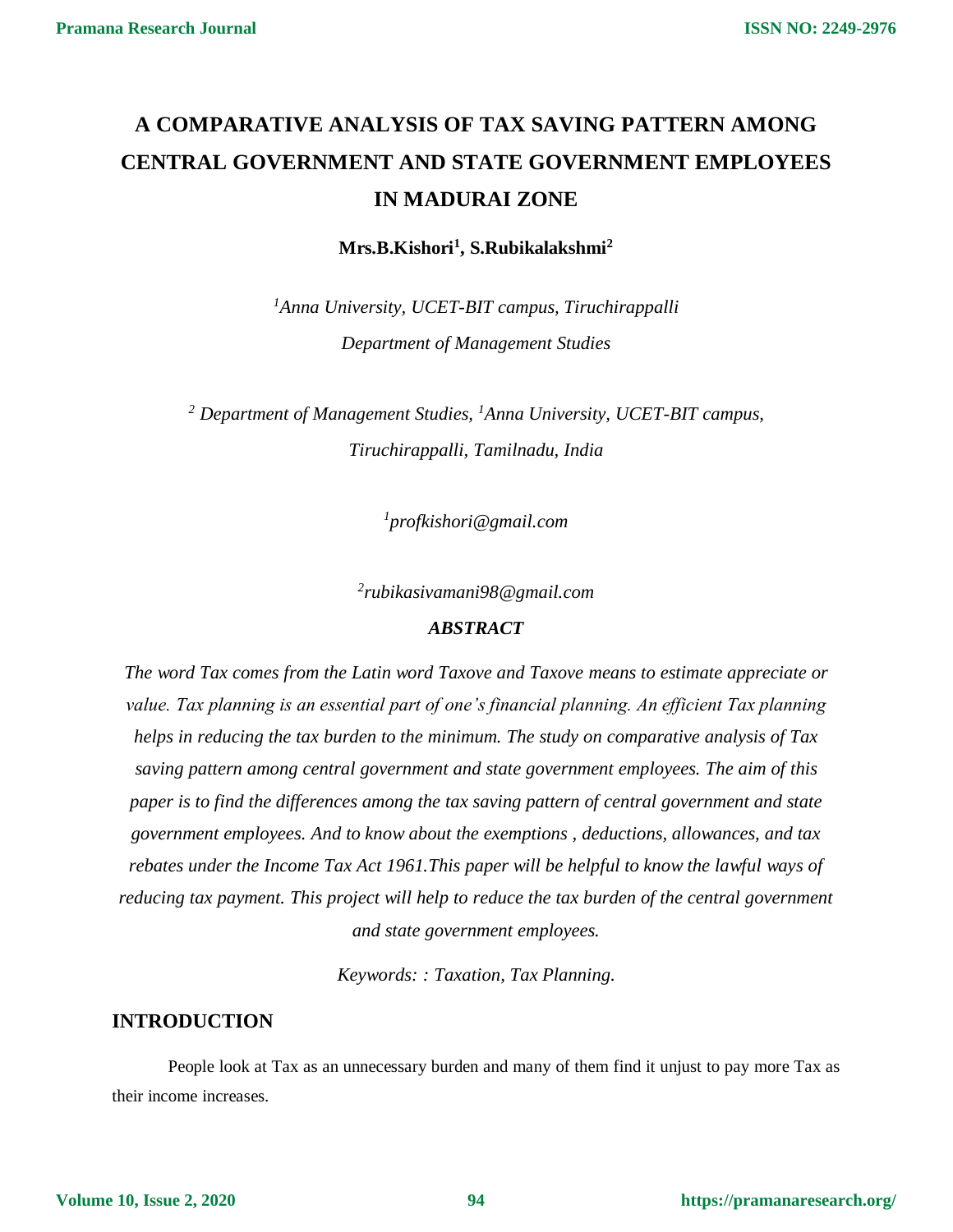## **TAX PLANNING**

Tax planning can be defined as an arrangement of one's financial affairs in such a way that without violating in any way the legal provisions, full advantage is taken of all exemptions, deductions, concessions, rebates, allowances and other reliefs and benefits permitted under the Income Tax Act. So that we can reduce the burden of Tax as far as possible. Tax planning may be considered as using one's expert knowledge for planning financial affairs with a view to secure the tax benefits provided on the basis of national priorities in keeping with the judicial and legislative opinion.

It refers to the ability of the Tax payer to manage the personal taxation issues like Tax liability computation, Tax savings, and payment of taxes on time and timely filing of Tax returns. Tax planning can be done through appropriate savings and investment decisions.

### **TAXATION**

Taxation may be considered as a complex matter which affects the financial planning of each individual income tax assesse. Taxation have to be a helping hand for the overall development of the nation.

#### **OBJECTIVES OF THE STUDY**

- 1. To study the components of income of the salaried employees.
- 2. To collect data regarding the income and savings pattern of central government and state government employees in Madurai Zone.
- 3. 3. To analyze the similarities and differences among Central Government and State Government employee's Tax saving pattern.

#### **SIGNIFICANCE OF THE STUDY**

Tax is considered as an unnecessary burden and most of the people don't want to pay more Tax as their income increases. So Tax planning can be done to reduce the burden of Tax. Proper Tax planning helps in saving Tax. It reduces the tax liability of an individual through proper savings and investment decisions. Taxation stimulates the salaried individuals to make investment planning. This study will explore the savings and investment pattern used by the central Government and State Government employees to save tax. This will also help to know about the similarities and differences among the Central Government and state government employee's Tax saving pattern.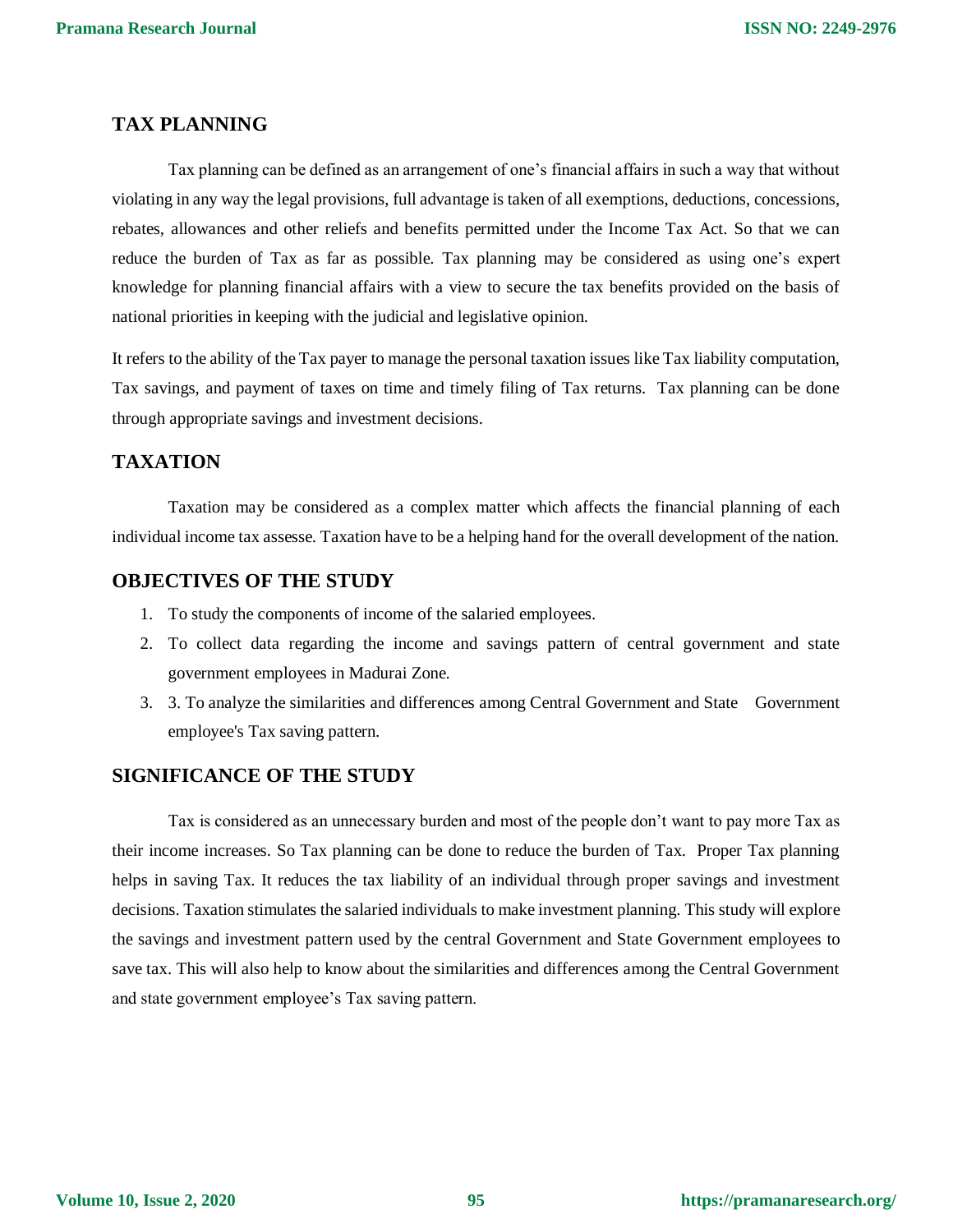## **VARIABLES OF THE STUDY**

Variables of savings pattern

- 1. Income This variable has been chosen from the study called Factors affecting saving and investment behavior of the teachers done by Kumar Asmita, Satya prakash and Kritika (2018)
- 2. Education This variable has been chosen from the study called Factors affecting saving and investment behavior of the teachers done by Kumar Asmita, Satya prakash and Kritika (2018)
- 3. Wealth This variable has been chosen from the study called Factors affecting saving and investment behavior of the teachers done by Kumar Asmita, Satya prakash and Kritika (2018)
- 4. Capital gain This variable has been chosen from the study called Impact of demographic factors on saving and investment pattern of bank employees in Aizawl done by Rajkumar Giridhari singh
- 5. Real Interest Rate This variable has been chosen from the study called The determinants of savings - An Empirical evidence from pakistan done by Shuaib Ahmed(2015)
- 6. Variables of Investment Pattern
- 7. Safety This variable has been chosen from the study called Factors affecting saving and investment behavior of the teachers done by Kumar Asmita, Satya prakash and Kritika (2018)
- 8. Returns This variable has been chosen from the study called Factors affecting saving and investment behavior of the teachers done by Kumar Asmita, Satya prakash and Kritika (2018)
- 9. Liquidity This variable has been chosen from the study called Factors affecting saving and investment behavior of the teachers done by Kumar Asmita, Satya prakash and Kritika (2018)
- 10. Tax Saving This variable was selected from the study called Impact of demographic factors on savings and investment pattern of bank employees in Aizawl done by Rajkumar Giridhari singh
- 11. Capital gain This variable was selected from the study called Impact of demographic factors on savings and investment pattern of bank employees in Aizawl done by Rajkumar Giridhari singh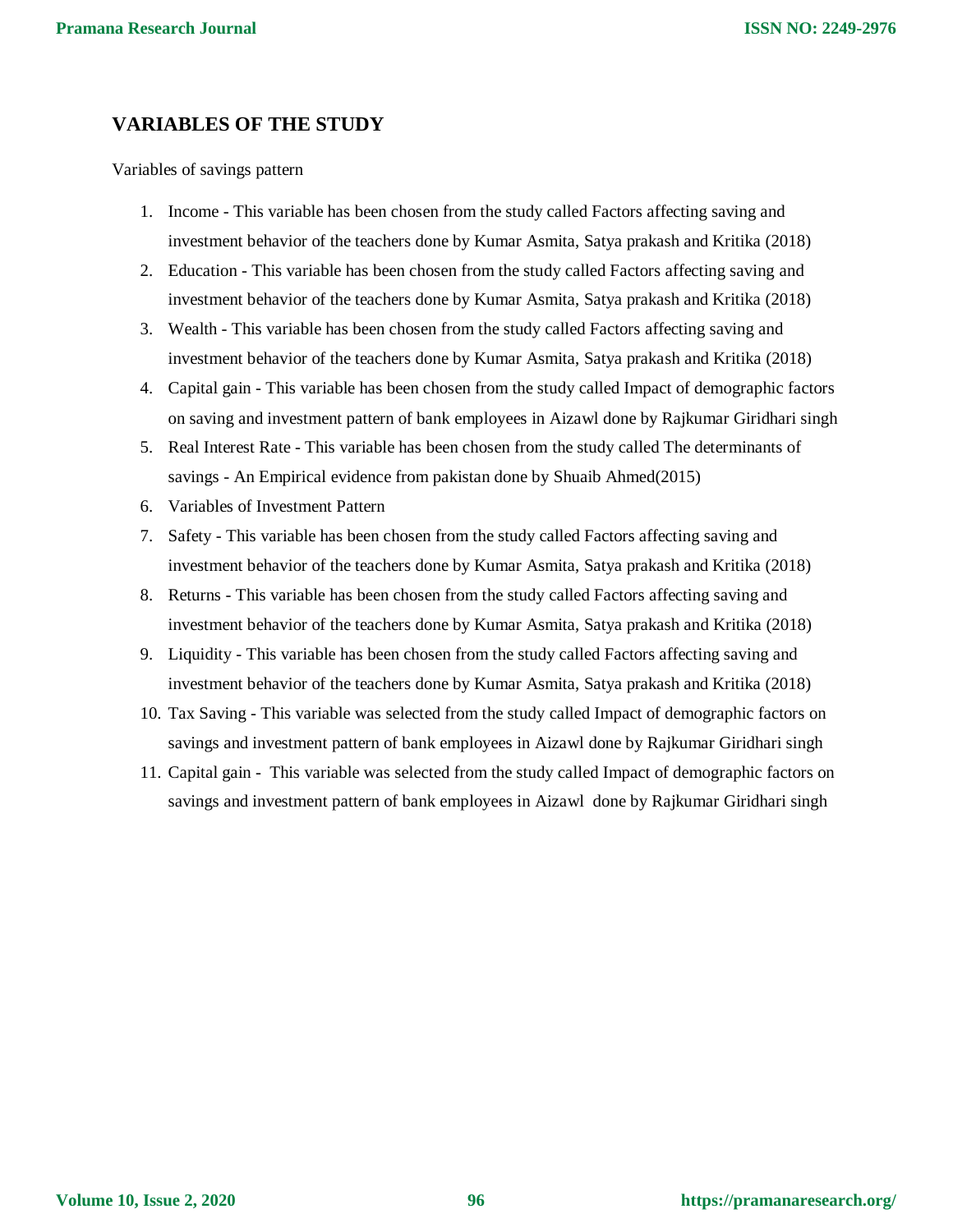# **MODEL OF THE STYDY**



# **HYPOTHESIS**

1. There is no significant difference among the Tax saving and investment pattern of Central government and State Government employees.

H1-There is no association between the safety and Tax saving pattern of Central government and State Government employees.

H2- There is no association between the return and Tax saving pattern of Central government and State Government employees.

H3- There is no association between the liquidity and Tax saving pattern of Central government and State Government employees.

H4- There is no association between the income and Tax saving pattern of Central government and State Government employees.

H5- There is no association between the wealth and Tax saving pattern of Central government and State Government employees.

H6- There is no association between the capital gain and Tax saving pattern of Central government and State Government employees.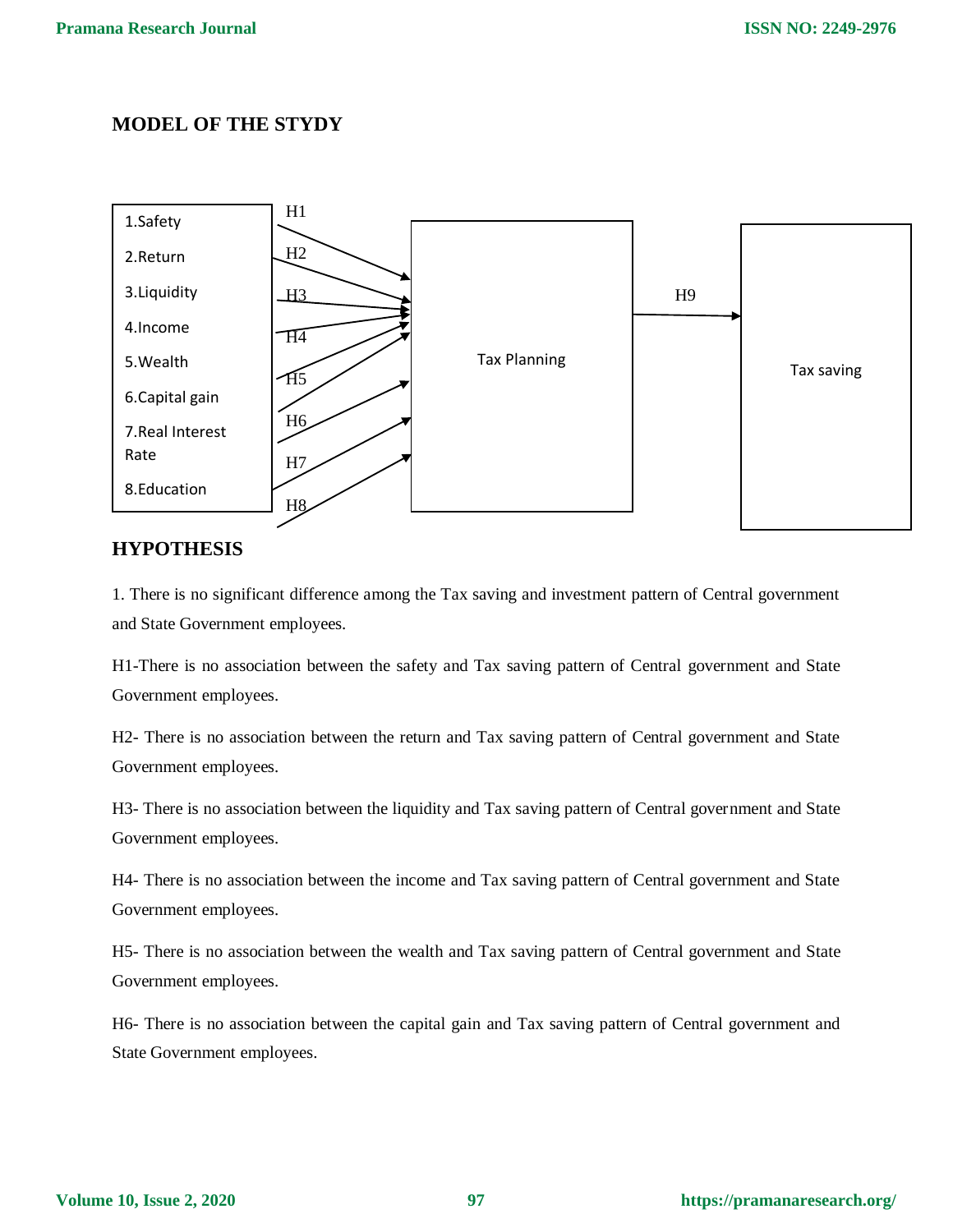H7- There is no association between the Real Interest Rate and Tax saving pattern of Central government and State Government employees.

H8- There is no association between the Education and Tax saving pattern of Central government and State Government employees.

H9- There is no relationship between Proper Tax planning and Tax saving.

# **RESEARCH METHODOLOGY**

The research type of this study is descriptive in nature. The sampling design of the study is quota sampling. For the purpose of this study data regarding the population of Central Government and State Government employees who are filing Tax returns was collected from the Income Tax office in Madurai. And the population is 17636 Central Government Employees and 10373 State Government Employees. The sample size is 200.In that sample size 100 respondents will be Central Government Employees and another 100 respondents will be State Government Employees. This study uses Primary data. And it will be collected through a structured questionnaire from 200 respondents.

# **PROPOSED WORK**

After collecting the Primary data from the respondents it will be analyzed with the help of the MS-Excel. In that t-test and chi- square test will be used to analyze the hypothesis. And regression will be used to analyze the relationship between two variable.

#### **CONCLUSION**

Based on the data that will be collected later the similarities and differences of tax saving pattern among the Central Government and State Government employees will be analyzed.

#### **REFERENCES**

- 1. Research Methodology book by CR Kothari
- 2. 2.Vasanthi(2015)- A study on tax planning Pattern Of individual assesse. Research Journal of Finance and Accounting ISSN 2222-1697 (Paper) ISSN 2222-2847 (Online) Vol 6, No 1.
- 3. 4.Shirsath(2018)- A study of Tax saving schemes adopted by individual assesse. International Journal of Research in Engineering, Science and Management Volume 1, Issue 10.
- 4. Saravanan(2017)- Tax saving instruments of income tax in India.A study on Tax Assessee in Trichy City. International Journal of Trend in Scientific Research and Development (IJTSRD) ISSN: 2456-6470-Volume 1 Issue 5